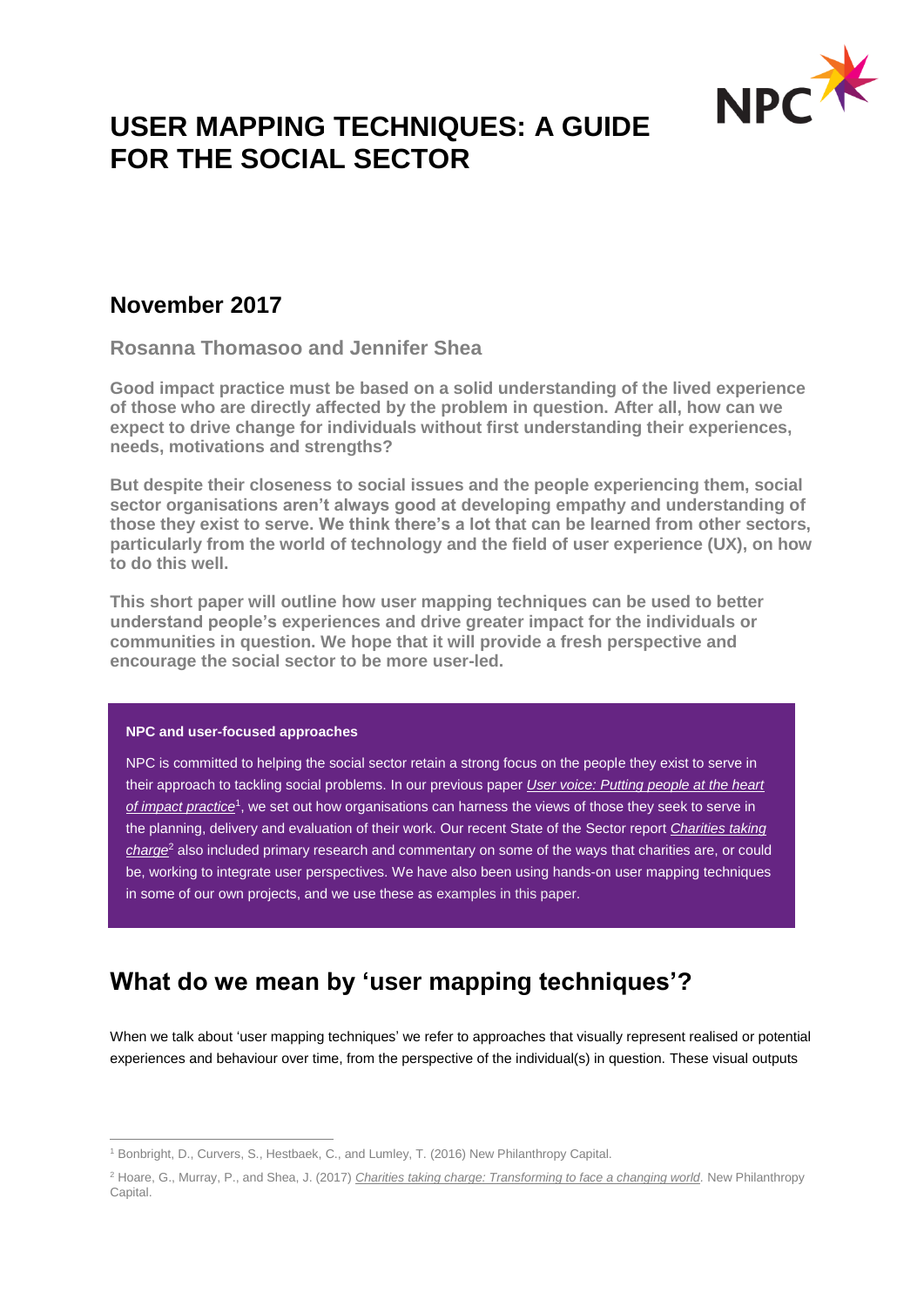can help those funding, designing and delivering products, services or organisations to build empathy with and understanding of the people they intend to help—their 'users'.

#### **Users, beneficiaries or customers?**

There is no perfect word to use to refer to the people that social organisations exist to serve. In this paper we will call them 'users', which is the word that tech companies use for people making use of their products. We know it doesn't translate ideally into the social sector—it could have connotations of dependency, and people who have experienced drug addiction may find it loaded. But for the purposes of service and product design we feel it has the power of pragmatism, helping to draw organisations back to the people who will be *using* what they are providing. Organisations are of course welcome to use the word that suits them.

The use of visual and creative approaches to help organisations better understand the experience of their users is becoming increasingly popular across sectors. There are many names for different mapping techniques and, as already mentioned, the terminology can be confusing. We try not to get too consumed by this and, for the purpose of this paper, we will predominately refer to 'experience maps' and 'user journeys', which, although used synonymously by some practitioners, we view as subtly distinct, defining them as follows:

- **[Experience maps](http://whatusersdo.com/blog/brief-guide-to-ux-maps/)** tend to focus on broader experiences, for example *the experience of homelessness*. They are usually not organisation, or even sector specific. Instead, they show how different products, services and organisations fit into the wider context of a person's life. Thus, multiple organisations can benefit from their insight.<sup>3</sup>
- **[User journeys](http://whatusersdo.com/blog/brief-guide-to-ux-maps/)** (also known as customer journeys) tend to be narrower in focus, and demonstrate the sequence of events a user might encounter while using a specific product or service, for example *the experience of a specific service for an individual experiencing homelessness*. 4

Both approaches are goal-driven—that is, they detail the steps needed for a real or potential user to reach a specific goal or outcome. With each, the final output will normally be a graphic illustrative 'map' which is likely to include information on the user or potential users' needs, wants and expectations at each stage.<sup>5</sup> Mapping the perceived or lived experience of users or potential users presents a unique opportunity to explore interactions, dependencies, efficiencies and inefficiencies between products, services and organisations. This insight can uncover gaps and/or duplications in provision and support decision-makers to develop solutions that better address need and drive greater impact for the individuals in question.

Experience maps and user journeys are usually created for a fictional character profile, referred to as a 'persona', with multiple personas being developed to address the range of users or potential users. Personas are based on research/insight and become more accurate and detailed over time as understanding deepens. For this reason, experience maps and user journeys should always be viewed as working documents which develop alongside your understanding of your users.

 $\overline{a}$ 

<sup>3</sup> Kalback, J. (2015) *[Mapping-Experiences-Creating-Journeys-Blueprints](https://www.amazon.co.uk/Mapping-Experiences-Creating-Journeys-Blueprints/dp/1491923539)*. O'Reilly.

<sup>4</sup> Kalback, J. (2015) *[Mapping-Experiences-Creating-Journeys-Blueprints](https://www.amazon.co.uk/Mapping-Experiences-Creating-Journeys-Blueprints/dp/1491923539)*. O'Reilly.

<sup>&</sup>lt;sup>5</sup> It should be noted here that a user journey is different to a donor journey, which fundraisers use to map the ideal process of cultivating, growing, and maintaining a relationship with a supporter.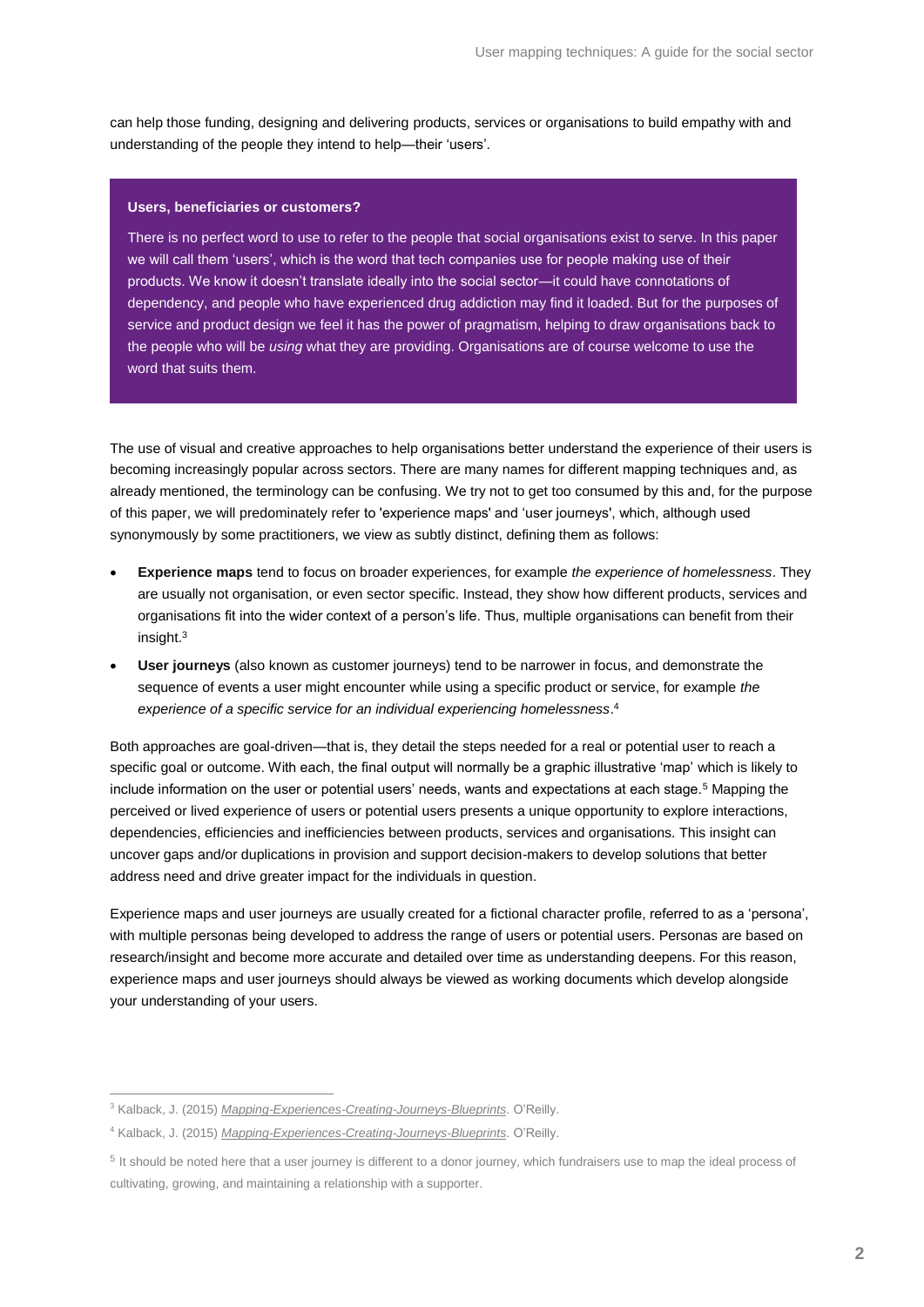# **Where do these techniques come from?**

Experience maps and user journeys are well established within the technology sector and sit within the field of user experience (UX). UX refers to all aspects of a user's interaction with an organisation, its services, and its products.<sup>6</sup> It centres on creating seamless user experiences that bring enjoyment and satisfaction across all stages of the journey to a defined goal (eg, from marketing, through to ease of access/use, follow up, etc.). From their origins in the tech world, UX approaches are increasingly being recognised across sectors and applied to understand and address user needs, pain points and opportunities in a systematic and straightforward way.

Experience maps and user journeys are a valuable tool within the discipline of [design thinking](https://www.interaction-design.org/literature/article/5-stages-in-the-design-thinking-process)<sup>7</sup>. Whilst we will not go into too much detail in this paper, design thinking is a '*creative approach that uses logic, imagination, intuition, and systemic reasoning, to explore possibilities of what could be—and to create desired outcomes that benefit the end user*'.<sup>8</sup> The process has five stages, with empathy being the first and omnipresent principle (you can read more about design thinkin[g here](https://www.interaction-design.org/literature/article/5-stages-in-the-design-thinking-process)<sup>9</sup>).

**Figure 1: The five stages of design thinking**



#### Source: [Hasso-Plattner Institute of Design at Stanford \(d.school\)](https://dschool.stanford.edu/)

Design thinking, and the development of experience maps/user journeys, work best with an agile project [management](http://www.dummies.com/careers/project-management/agile-project-management-for-dummies-cheat-sheet/)<sup>10</sup> approach. Again, we will not go into too much detail, but by this approach we mean that the team's understanding of their users, and thus the problem and possible solutions will deepen over time. The process is not as linear as the diagram above may imply and reflection, learning and iteration should be encouraged over the project lifecycle with personas, experience maps and user journeys being working documents that become increasingly accurate and detailed over time.

# **How can charities and funders get started with user mapping?**

We believe experience mapping and user journeys can be extremely useful in helping social sector organisations to tackle complex issues, many of which can be defined as 'wicked' problems—ie, issues where the real nature of both the problem and solution are ill-defined or unknown. By involving and empathising with current/potential users we better understand the user perspective and allow the rest of the design process—defining the problem,

 $\overline{a}$ 

<sup>6</sup> <https://www.nngroup.com/articles/definition-user-experience/>

<sup>7</sup> <https://www.interaction-design.org/literature/article/5-stages-in-the-design-thinking-process>

<sup>8</sup> <https://www.creativityatwork.com/design-thinking-strategy-for-innovation/>

<sup>9</sup> <https://www.interaction-design.org/literature/article/5-stages-in-the-design-thinking-process>

<sup>10</sup> <http://www.dummies.com/careers/project-management/agile-project-management-for-dummies-cheat-sheet/>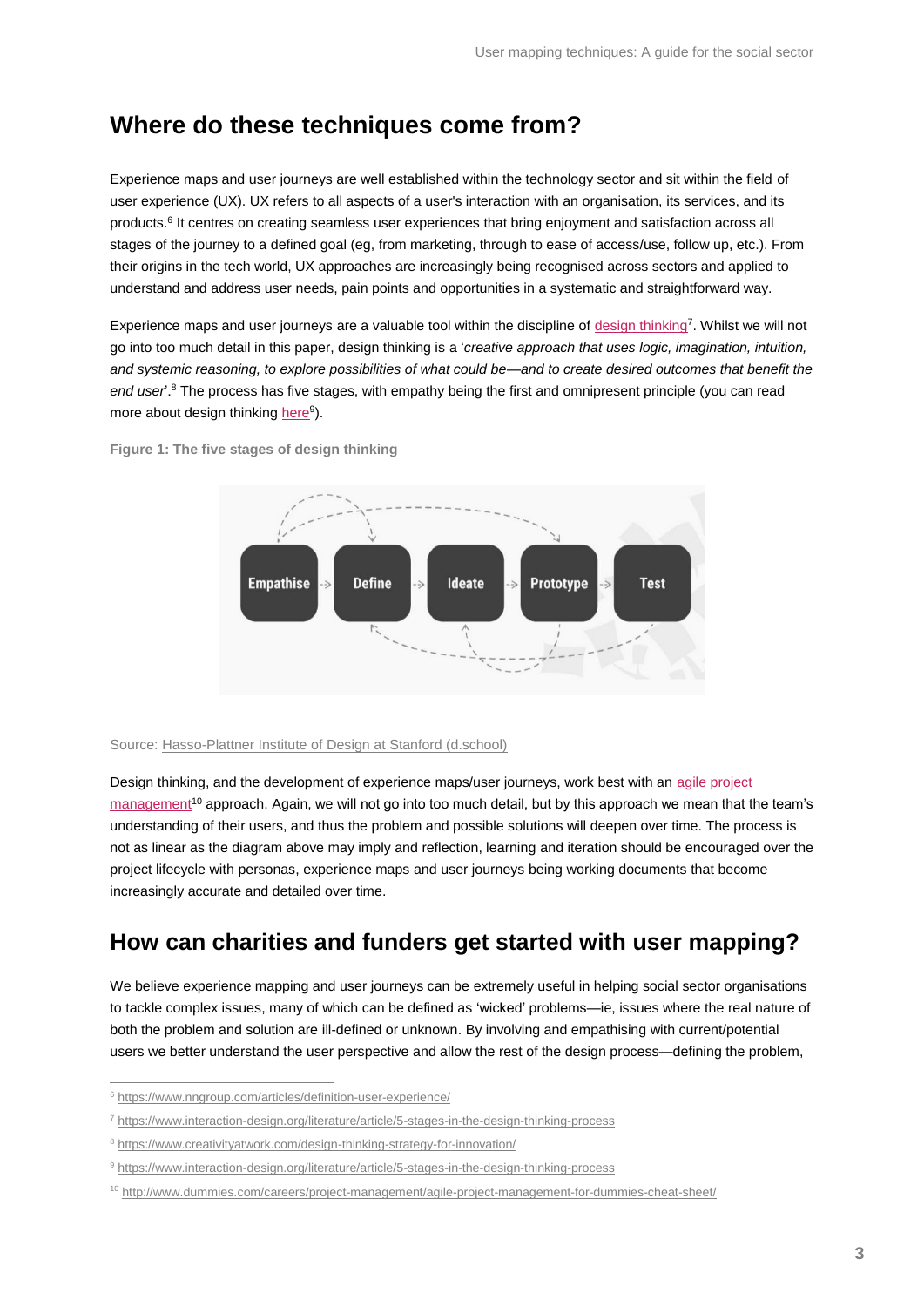creating possible solutions, prototyping and testing to iterate solutions—to be led by those it seeks to serve. Being led by human need encourages the development of initiatives that are more likely to successfully address such needs, and therefore create more impact.

Despite the clear benefits, it is not yet common place for social sector organisations to map users' experiences (with the exception of fundraising departments mapping users' interactions with websites and online services) and, where it does happen, it tends to remain siloed within digital teams or be outsourced. Expanding the use of user mapping would have many benefits for the sector including:

- Enabling organisations to develop initiatives rooted in lived experience and directly target the defined needs of those they seek to serve.
- Helping social sector organisations to listen to, engage with and learn from the diverse viewpoints of their stakeholders, including the various personas they seek to serve—this could then allow them to further personalise their offering to groups with more specific or complex needs.
- Driving collaboration, recognising that multiple organisations, products and services assist people at different points and that sustainable impact is rarely caused by a single interaction with one provider.
- Highlighting duplication, inefficiencies, and opportunities for further collaboration, both within and across organisations by clearly illustrating how an individual engages with multiple services over time.
- Uncovering 'pain points' where individuals may require further support in order to progress. This can help drive service design to create solutions to blockers and maximise progress.
- Encouraging organisations to adopt a more positive approach to risk and test new ideas through piloting and prototyping.
- Promoting continual improvement, and increasing impact over time.

With these in mind, it is worth noting that such approaches will require a flexible and inquisitive approach to funding, whereby funders are open to being led by user needs as opposed to personal incentives.

### **Before you start**

### **Be clear on what you're trying to achieve**

Knowing the difference between experience maps and user journeys can be valuable in order to help you focus your resources on the best approach. When deciding which to use, it's critical to understand the problem you are trying to solve. Ask yourself: Do you have a solid understanding of your users real or perceived problems (ie, their pain points)? If the answer to this question is no, then you should use an experience map to get a better understanding of your users' end-to-end experience in meeting a certain goal—like stable employment, for example. If you have a better understanding of the exact problem (ie, pain point) your product, service or organisation attempts to solve a user journey is likely the right tool to enable you to hone in on a specific part of their wider journey. Remember the development of experience maps/user journeys works best with an [agile](http://www.dummies.com/careers/project-management/agile-project-management-for-dummies-cheat-sheet/)  [project management](http://www.dummies.com/careers/project-management/agile-project-management-for-dummies-cheat-sheet/)<sup>11</sup> approach where reflection, learning and iteration are actively encouraged.

### **Step 1: User research**

 $\overline{a}$ 

The first step in developing an experience map or user journey is to increase your understanding of your current or potential users through research and/or analysis.

Immersive research methods such a[s ethnography](https://www.uxmatters.com/mt/archives/2010/06/ethnography-in-ux.php) (the study of groups and people as they go about their everyday lives<sup>12</sup>) are often used to do this. Yet these can feel daunting for some organisations. It is worth

<sup>11</sup> <http://www.dummies.com/careers/project-management/agile-project-management-for-dummies-cheat-sheet/>

<sup>12</sup> <https://www.uxmatters.com/mt/archives/2010/06/ethnography-in-ux.php>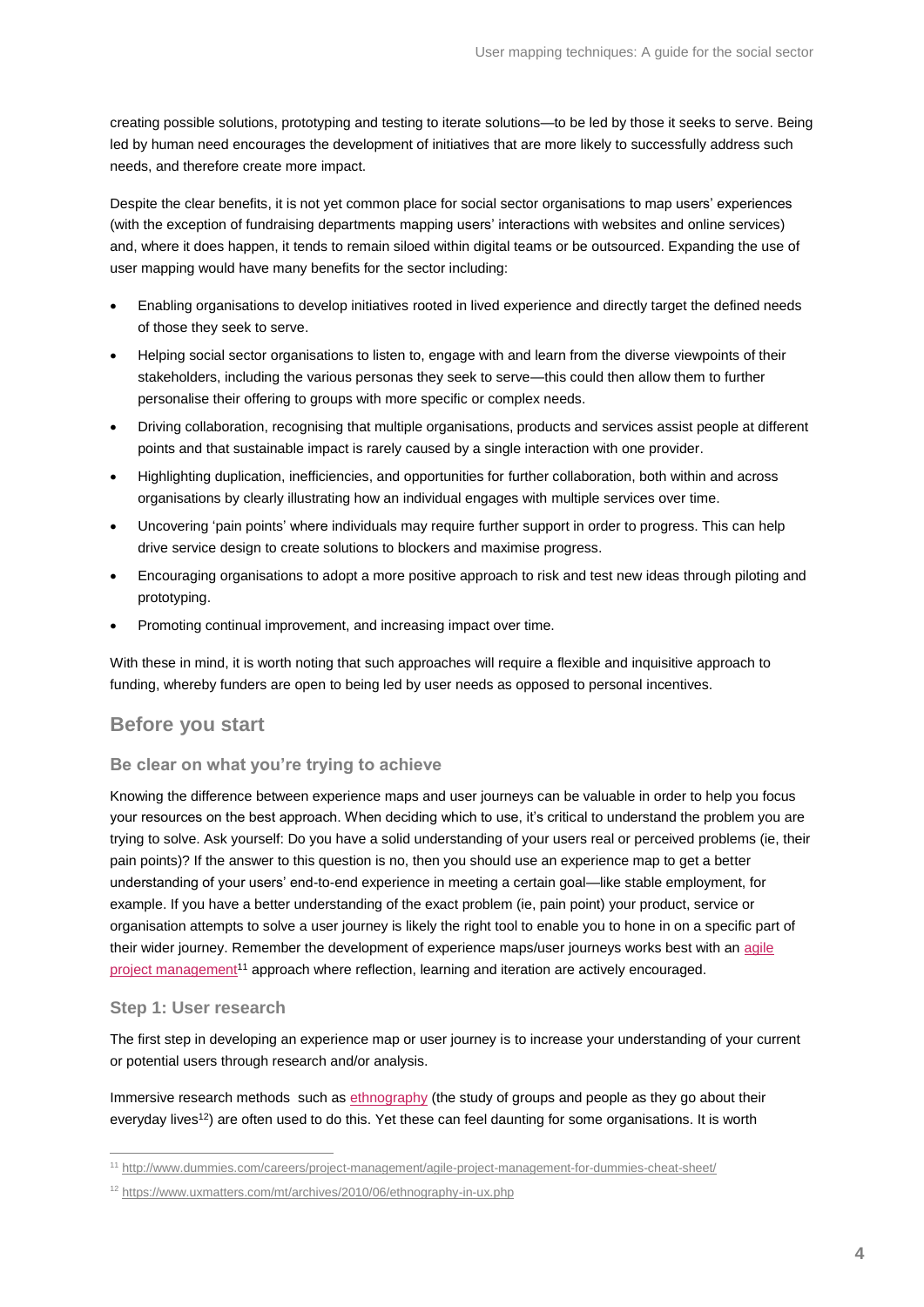remembering that traditional qualitative research methods, such as workshops, interviews and focus groups, are also valuable ways of hearing users' voices.

Where possible, diverse opinions should be sought—for example, you may wish to consult frontline workers as well as those with lived experience—in order to build a greater understanding of the individuals and/or communities affected by the issue(s) you wish to address. Instead of conducting first hand research, some organisations may decide to utilise publicly available data sets or data they already hold, such as service evaluation data or analytics data from their digital services or presence. Although first-hand research is preferable, our advice would be to do what you can with your available budget and resources.

Once you hold data, you can segment your users or potential users into discrete groups—for example, by stage of their journey, referral source, gender, geographic location. This is known as 'user segmentation' and will provide you with some initial insight into your current or potential user base. You should consider your organisation's mission when deciding what segments will be most insightful for you. User segmentation is a common technique in marketing and communications, where content is often personalised to better target specific audiences. Depending on the skills and experience you have, this could be undertaken in-house or by engaging an external user experience, analytics or service design agency.

## **Step 2: Creating personas**

The next stage is to use the initial insights gained from your user research to create user personas. Personas seek to be realistic representations of the individuals or communities you wish to serve. Whilst they can vary greatly in their level of detail—and the characteristics included will vary from project to project—personas generally include the following key pieces of information:

- a defined persona group-for example, women with experience of domestic violence
- a fictional name—that the team will use to distinguish between personas during the design process
- a photo or visual representation of the persona—in order to bring the persona alive and spark creativity
- demographic features—such as age, education, ethnicity, and family status
- a description of individual's needs, behaviours and feelings about the subject in question
- a description of the individual's wider aspirations, strengths and motivations
- information on the individual's physical, social, and technological environment
- a quote that sums up what matters most to the persona as it relates to your project.

Personas should be realistic enough to make your team feel like they 'know' that user. Don't worry if this does not happen immediately—it will develop and deepen over the research process, as new insights are gained. You might choose to represent the persona through an illustration, with accompanying images, text or video footage, to help this process and make the personal feel real.

While it may be impossible to develop a persona for every potential user, it is best practice to create multiple personas in order to represent the majority of likely different users. This allows exploration of how users with different characteristics or needs engage in different ways and experience maps or user journeys are likely to be unique for each persona developed. One example of personas that we are especially fond of from the charity sector is the 'scenario' cards from Comic Relief, Snook, Chayn and SafeLives' [Tech vs Abuse](https://www.techvsabuse.info/)<sup>13</sup> project (Figure 2, page 6).

 $\overline{a}$ 13 [www.techvsabuse.info](https://www.techvsabuse.info/)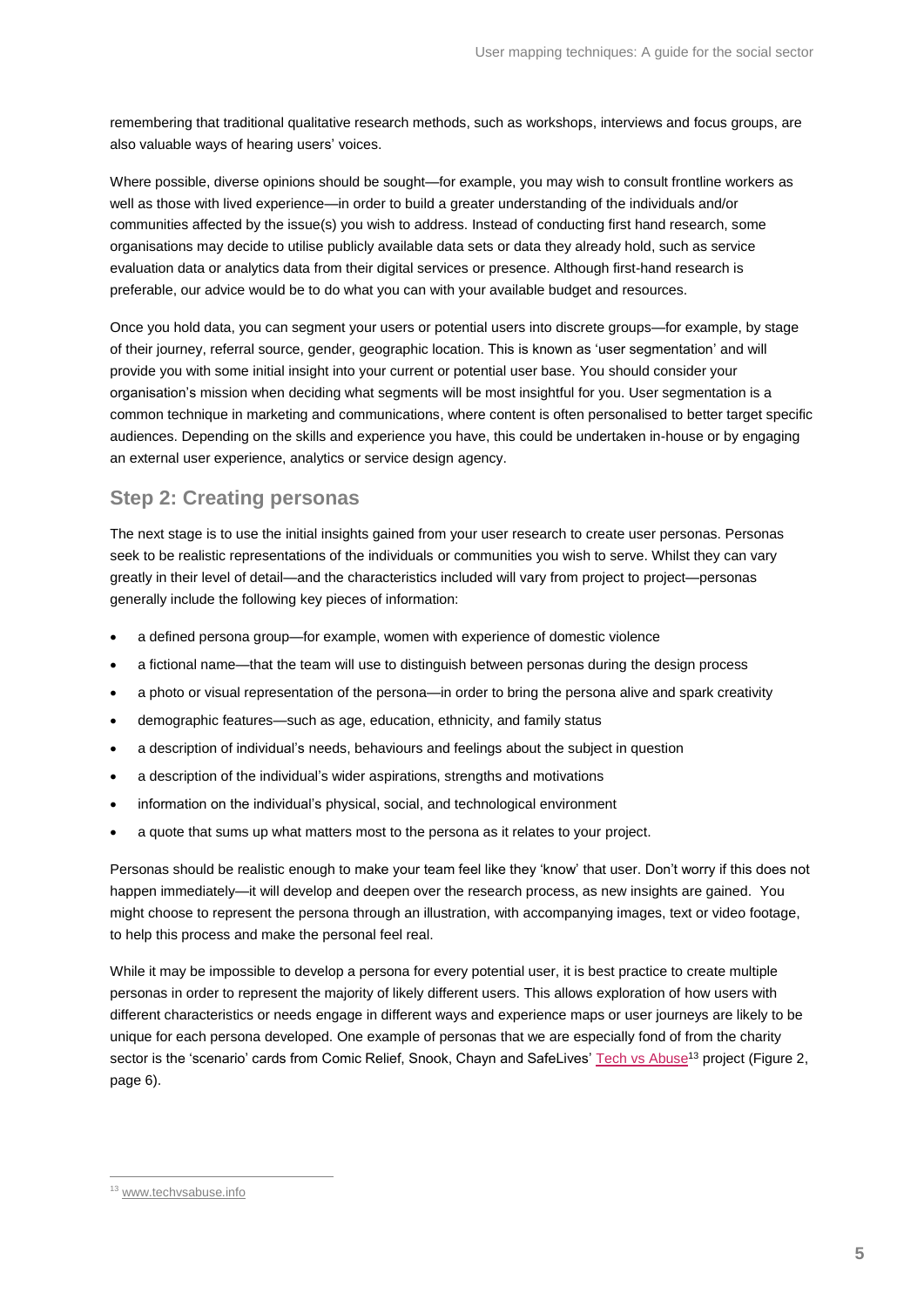**Figure 2: Scenario cards for the Comic Relief's Tech Vs Abuse project**



#### Source: [Tech vs Abuse.](http://www.techvsabuse.info/)

 $\overline{a}$ 

These personas, which are grounded in primary research, describe the lived experience of a range of women, in different stages of abusive relationships—such as pre-awareness, wanting to leave, escaped and in recovery. For Comic Relief, the personas helped ensure that every stage of project research and design was conducted with victims and survivors in mind. It is important to remember that personas are only as good as the research behind them, which is why the user research stage is instrumental.

## **Step 3: Developing experience maps or user journeys**

Having defined your personas, you are ready to use the insight you have gained to begin mapping. This process can be undertaken in different ways. In some cases, the team will retrospectively analyse the findings from the earlier exploratory stages to form the experience maps or user journeys. In other cases, they will provide handson settings in which to guide users to map their *own* experiences. The latter is our preferred approach as it is more user-led, collaborative and minimises the risk of misinterpretations.

As a team, you are ultimately looking to turn the insight from the user research and persona creation phases into a chronological series of events that tell the story of how each persona reaches a stated goal—be it a referral for mental health support, a session with an employment advisor, or a job offer. <sup>14</sup> Workshops with reams of post-it notes, sharpies and flipchart paper are a good way to get started. Sessions that are run with users themselves are another opportunity to strengthen your understanding of your users. You should record their thoughts, feelings, behaviours and so on with regard to the issue at hand as you work together to map their experiences. This process will likely be messy, with post-it notes, and arrows being moved all over the wall or flipchart. We find it valuable to document this thinking process, as well as the end result, by taking pictures throughout. Taking pictures also helps when you have to visualise them after the workshop. Once you have developed experience maps or user journeys that you feel are fair and accurate representations, you need to sense-check them with your users, listening to their comments and making changes accordingly. It is essential to ensure their voices are accurately represented within these maps.

Tech vs Abuse's experience maps show the lived experience of each of their personas working towards various goals (Figure 3, page 7). In the example below, Sian's goal is to access specialist support.

<sup>14</sup> [https://webdesignviews.com/step-step-guide-creating-effective-user-journey-maps/.](https://webdesignviews.com/step-step-guide-creating-effective-user-journey-maps/)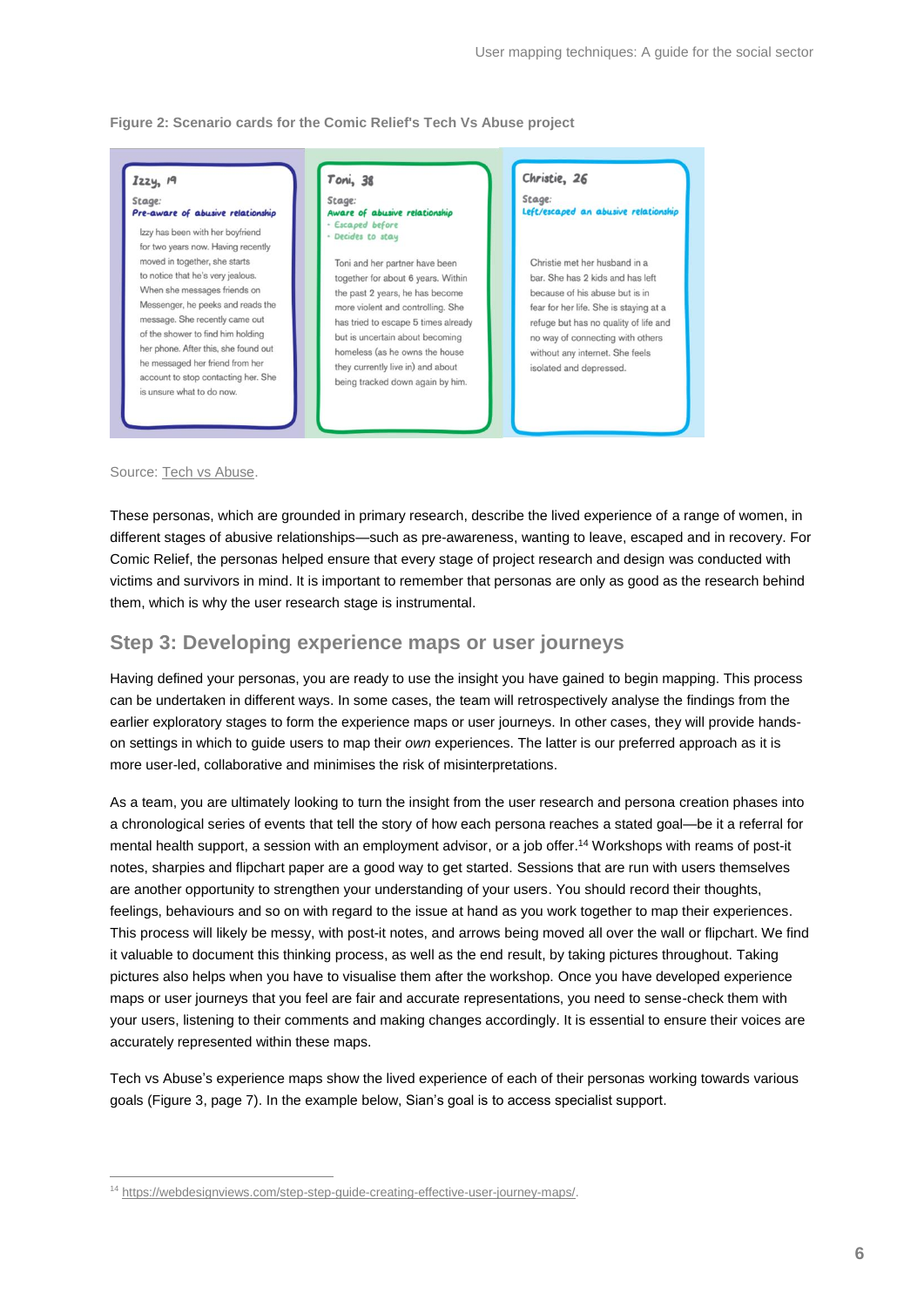**Figure 3: Experience maps from Tech vs Abuse**



#### Source: [Tech vs Abuse.](http://www.techvsabuse.info/)

An optional final stage of the process is to create a single map that takes learning from each of the individual experience maps or user journeys developed for the personas. In some projects it may be useful to have this toplevel overview (Figure 4, page 10). However, in others it may not be necessary or appropriate because users' experiences are so varied that a standardised 'one fits all' experience map does not add value. If it is decided that a single map should be developed, it will also need to be sense-checked with your users, and amended based on their feedback.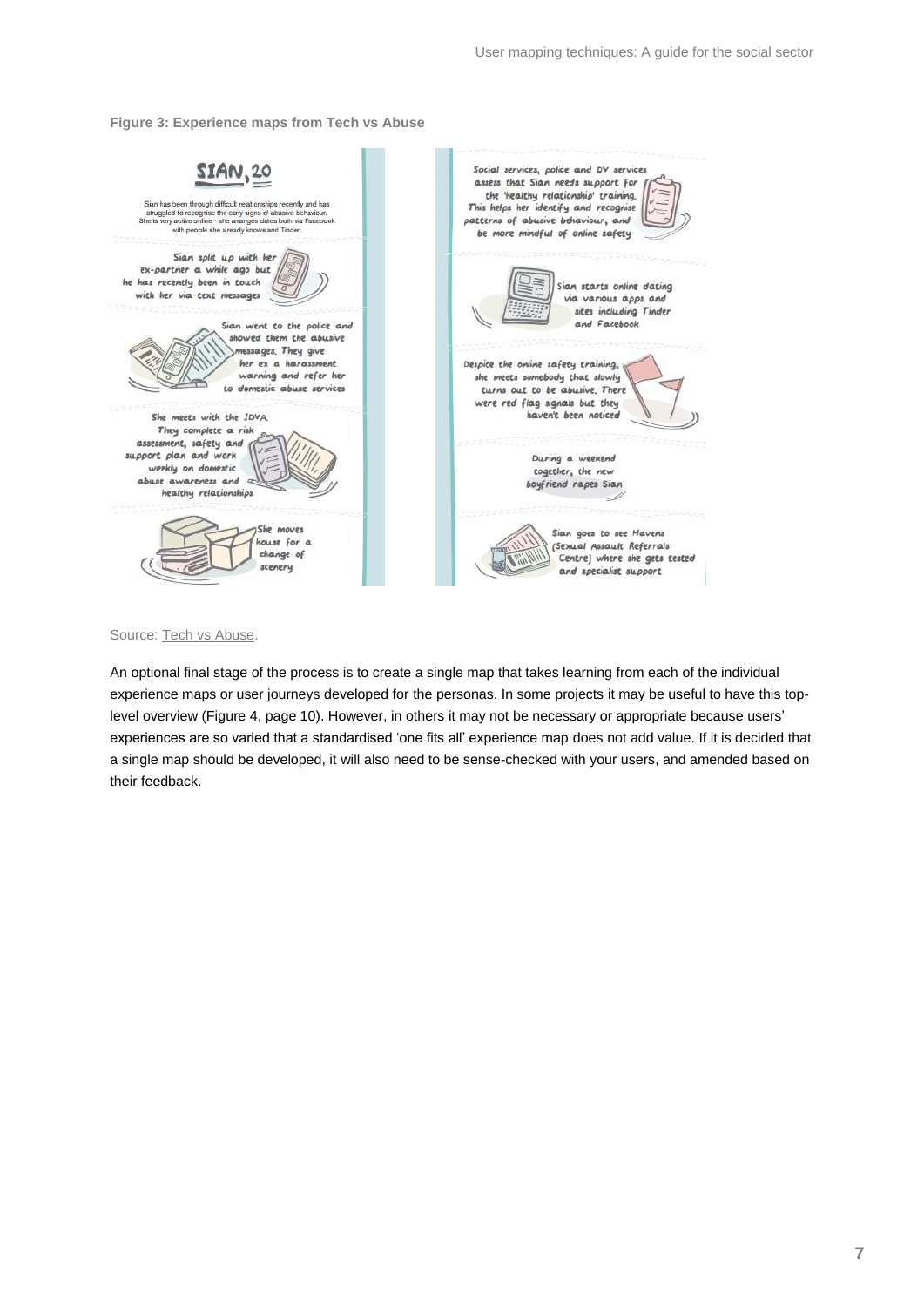## **Step 4: Learning from your user maps**

So, now you have developed a set of (or a single) experience maps or user journeys. They look great, and you have had a lot of fun and learned a lot in the process. Now what?

It is time to reflect and, most importantly, *use* what you've learned to inform your work going forward. Ask yourself:

- What have you learnt about your users that you didn't know previously?
- What are the key themes of their experiences that you have identified? This could include interactions with particular services/products/organisations which may be influential or pain-points.
- Are there any areas where you have identified gaps? For example, were there areas where users noted they struggled to find or access a product, service or organisation to meet their needs?
- What can be done to rectify these gaps and improve the experience and impact on the user? Is this something your organisation is in a place to provide? If not, could you share this finding with any relevant organisations who may be able to meet this need?
- Are there any areas where you have identified duplication? For example, have users reported a lot of time is lost due to their personal information existing in silos? Did they say that each time they have a new support worker or case worker they need to explain their situation from the start?

What can be done to rectify the duplication and improve the experience and impact on the user? For example, are there opportunities for collaboration that could be explored? Could systems be more joined up? What would the cost of this be?

- How can you most effectively share the work you have done and learning you have created?
- How can you keep your users involved on an ongoing basis?

The exact questions you ask yourself will vary greatly depending on the aims of the project. However, in all cases the focus should be on learning, challenging yourself and improving the impact and experience for your users. Your experience maps or user journeys are likely to spark ideas for the development of new initiatives, as well as highlighting opportunities for improving existing processes. The extent to which the organisation can act—whether that's by designing, testing, re/developing services or starting to work collaboratively with other organisations—will obviously depend on internal resources.<sup>15</sup> Nonetheless there is a lot for organisations to learn from using these processes to investigate and understand the experience and journeys of their users.

 $\overline{a}$ 

<sup>15</sup> <http://theuxreview.co.uk/user-journeys-beginners-guide/>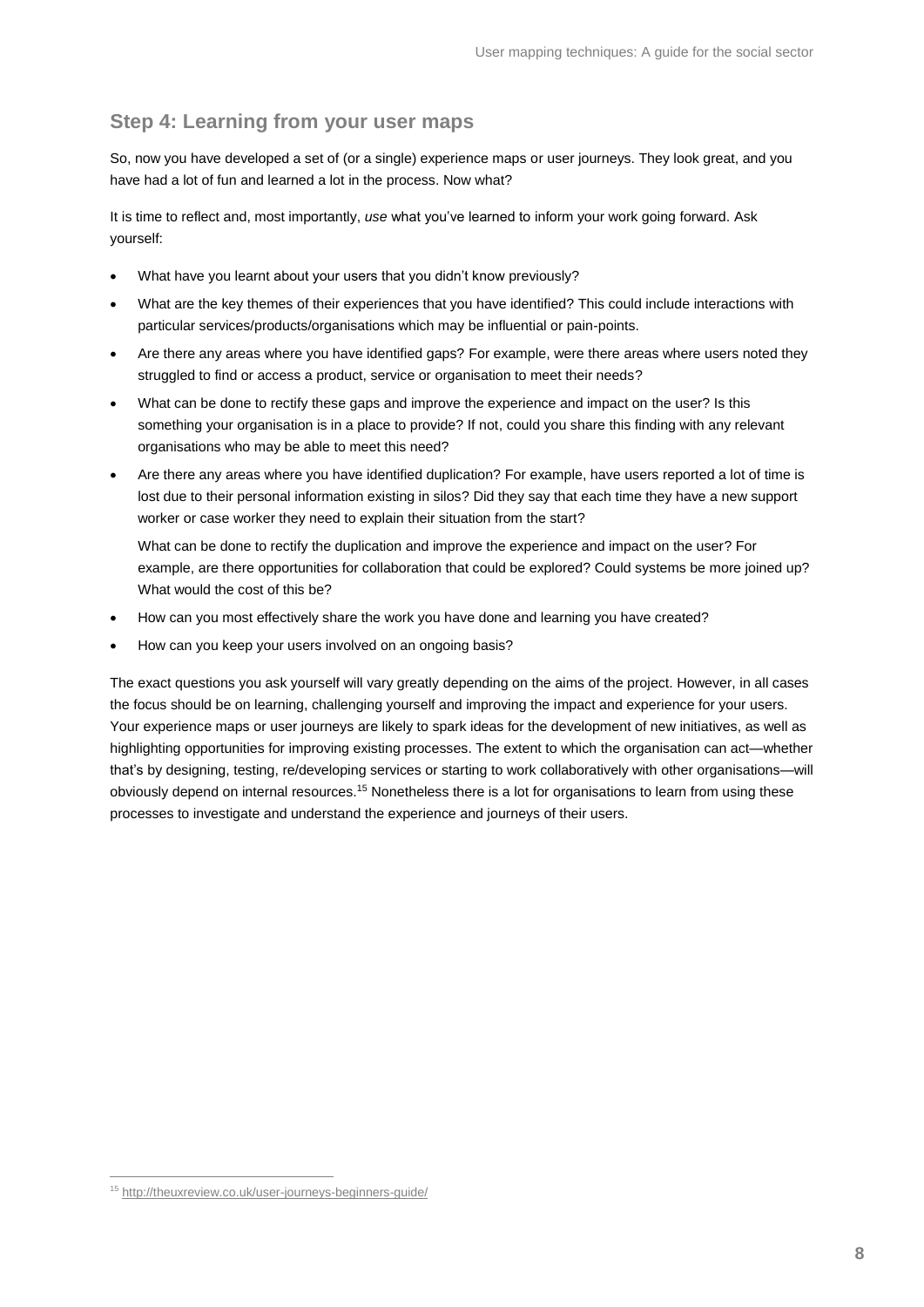# **Examples of user mapping: NPC's own work**

NPC is currently working on two user-led initiatives, both of which involve mapping the experiences of users or potential users to understand their lived experience, and use this insight to guide decision-making.

## **Project 1: Digital technology in the youth sector**

This project, conducted in partnership with [Revolving Doors,](http://www.revolving-doors.org.uk/) aims to identify opportunities for digital technology to improve young peoples' experiences of charity and public sector services and enhance the benefit they gain from them.

The project is based in the London Borough of Camden, where we are working with young people who are, or are at risk of becoming, disconnected from employment, education and training (NEET). Many of these young people have lived experience of homelessness, abuse, substance misuse, the criminal justice system and/or the care system.

It is a highly collaborative project and co-creation, listening and learning have been guiding principles throughout.

#### **Step 1 in practice: User research**

Over the past three months, we have used focus groups and workshops to better understand the lived experiences of young people accessing government and charity services in Camden. Assisted by charity partners and youth workers, we recruited twenty-three young people for these consultations, plus a steering group of five to guide us throughout the project.

We have worked to build trusting relationships with these young people, meeting in places where they feel comfortable, like youth centres, and making sure they are appropriately reimbursed for their time and expertise.

Together we have explored their strengths, challenges and motivations for accessing public and charity sector services, including the positive things and pain points they have experienced. Each young person we have consulted has given us a fresh perspective and insight into how they engage with public and charity services.

### **Step 2 in practice: Creating personas**

We created initial personas like Anna whilst we were recruiting the user group of young people, and have since updated these as new insights emerged.

**Anna, 24**: Anna lives at home with her parents, and is trying to get a job so that she can move out. She's struggling to get interviews as she spent some time in prison and employers have told her that they can't progress her application for that reason. This process has had a negative impact on her level of motivation. Although she's made changes since getting out of prison, she is still trying daily to remove the negative influences and relationships from her life, and replace them with more positive ones.

We have maintained frequent contact with the young people and the steering group meet regularly to co-create and review relevant outputs. Through this, we have developed (and continue to develop) a solid understanding of their experiences, needs, behaviours and feelings towards government and charity services, as well as their wider aspirations, strengths, challenges and motivations. We have chosen to use the language of the young people throughout the project, so they identify with the work—'my best life', for example, is their expression of their ambition for the future.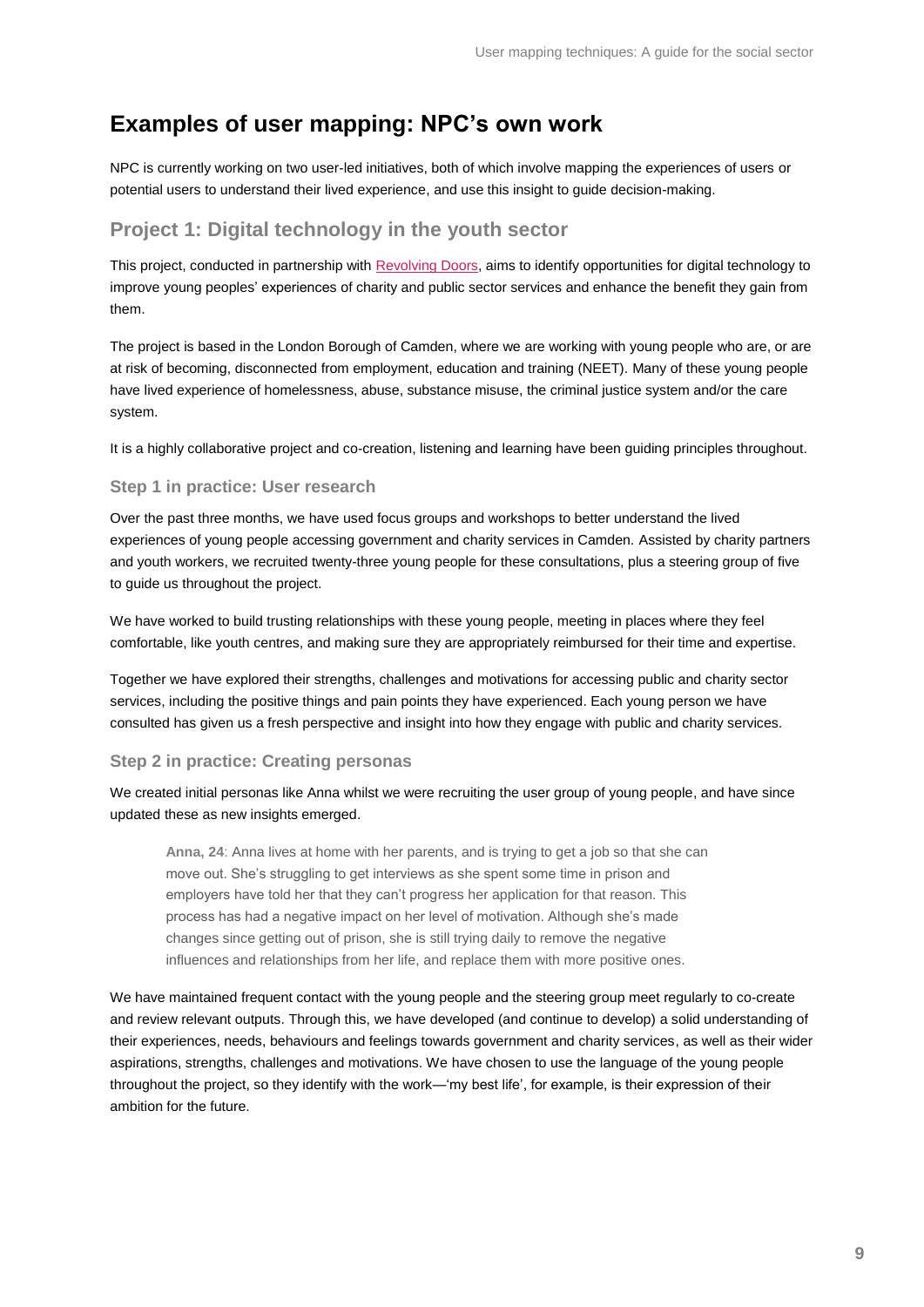### **Step 3 in practice: Creating experience maps or user journeys**

By identifying the young peoples' goal for the future (of living their 'best life') we then examined how they could achieve this life based on their various starting points. We worked together to map their individual experiences and perceived steps in participatory workshops, identifying services they currently use or wish to use for support.

**Figure 4: Experience map from the NPC project** *My best life: Priorities for digital technology in the youth sector,* **and Shona Curvers, NPC consultant who co-led the sessions**



Once we understood their individual experiences in detail, we used subsequent workshops to look for commonalities in experience. We worked to developing a single experience map that considered the perspectives of all of those consulted. Working collaboratively minimised the risk of misinterpretations during this stage. The single map that was developed was comprehensive (Figure 4) and took several iterations of amends based on user feedback.

### **Step 4 in practice: Learning from the experience map**

Now that we have co-created a visual experience map to understand the young peoples perceived steps to achieving their 'best life', we are identifying opportunities to improve charity and public services to ensure there is 'no wrong door' for young people seeking to achieve more fulfilling lives. We are identifying where digital technology can play a role in improving young people's experiences of products and services they need. This ultimately means working to help reduce duplications of effort, to scale and implement promising solutions that are working, and develop new products where there are gaps. Interviews with experts in the youth and digital sectors are supporting this process.

## **Project 2: Achieving gender equality through digital technology**

The second project takes a similar person-centred approach to understand the lived experience of Kenyan and Indian girls and women facing gender inequality. For this project too, we will work collaboratively with a cohort of women and girls to co-create experience maps, specifically focusing on routes to sustainable employment. These experience maps will then be used to learn and identify where improvements can be made, and to inform funding decisions towards initiatives that will have a meaningful and sustainable impact on their lives.

*We are currently looking for partners (both domestic and international) who want to work collaboratively on this project so if you would like to hear more, please do get in touch.*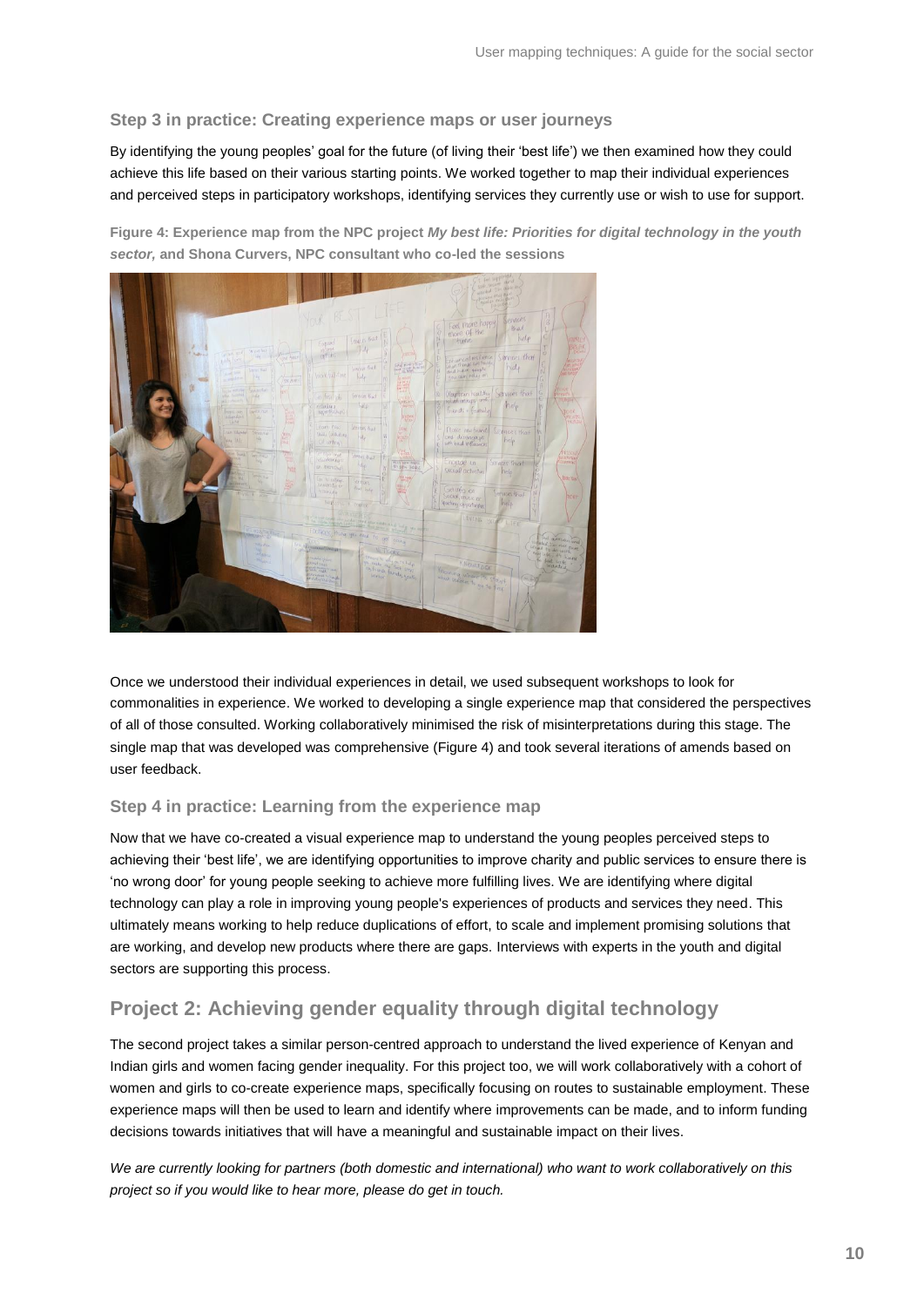# **What else can be done to make services more user-focused?**

### **Encouraging open source**

*'Whenever we work with a new charity, we create user personas of who they are trying to reach etc. We have started to share those, with the charities' consent, when there is overlap between the user personas. This stops organisations starting from a blank canvas when they want to look at their users.'*

**Matt Haworth, Co-Founder and Director, Reason Digital**

We would encourage organisations engaging in this type of work to—where possible, and with consent—share their process, the outputs they create and any learnings which would benefit the sector. Many organisations work with the same group of users—either on different aspects of a single problem, or on multiple challenges. So sharing process documents, personas, experience maps, user journeys and 'lessons learned' can help foster progress for the sector and create impact for individuals.

### **Developing tools for sharing lived experience**

*'We established something that helps us to capture the conversations that staff and volunteers have with service users and turn that into a gauge of their well-being. That then can be used as a trigger for service interventions.'*

**Andy Murphy, CEO, Age UK Islington**

Some organisations have told us about tools they are developing to capture the lived experiences of service users across organisations, utilising technology to trigger appropriate services based on user feedback. We encourage the sharing of such tools, and their insight, to support more organisations in responding to the genuine experiences of current and/or potential service users.

## **Promoting user mapping across sectors**

*'Charities tend to only look at the services they deliver. They seldom look at the full range of services their users need and think about how they could facilitate bringing these together. Eg, by putting them in touch with other organisations who do X, Y, Z. Understanding and mapping their wider experiences and needs is central to this.'*

**Matt Haworth, Co-Founder and Director, Reason Digital**

Experience maps and user journeys are inherently collaborative. This is important, because impact is rarely created by a single interaction or provider. To get a true understanding of users' experiences, organisations that are striving for a common goal or who work with the same set of beneficiaries should work collaboratively to map the true complexity of experiences across services and sectors. This approach is likely to highlight greater opportunities for improvement.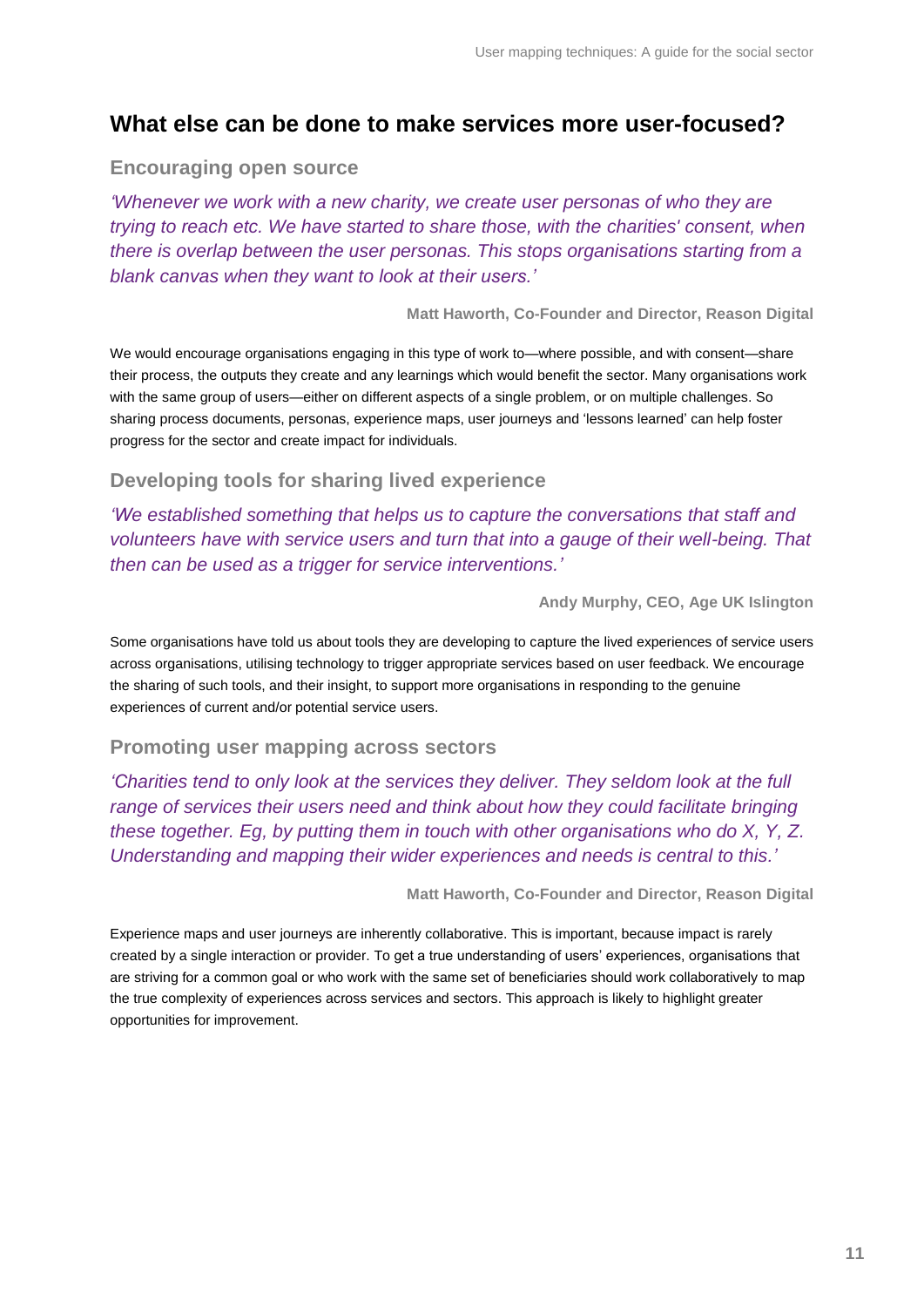# **Conclusion**

User journeys and experience maps are foundational design tools that we believe the social sector should leverage to develop empathy for, and insight into, the lives of people they seek to support. We perceive great benefits from increasing the use of user mapping techniques, not only in the development of digital products but in the design, evaluation and improvement of all services, products and even organisations. Understanding lived experience is a precursor for creating sustainable impact and we hope that experience maps and user journeys will become commonplace in the sector, just as theories of change have.

# **Resources and further reading**

For organisations interested in learning more about the topics here, the following sources are a useful starting place:

- [The Interaction Design Foundation](https://www.interaction-design.org/)
- [IDEO](https://www.ideo.com/eu) and [IDEO U](https://www.ideou.com/)
- [Stanford d.School](https://dschool.stanford.edu/)
- **[The Design Council](http://www.designcouncil.org.uk/)**

The following reading may also come in helpful:

- Bonbright, D., Curvers, S., Hestbaek, C., and Lumley, T. (2016) *[User voice: Putting people at the heart of](http://www.thinknpc.org/publications/user-voice-putting-people-at-the-heart-of-impact-practice/)  [impact practice](http://www.thinknpc.org/publications/user-voice-putting-people-at-the-heart-of-impact-practice/)*. New Philanthropy Capital.
- Kalback, J. (2015) *[Mapping-Experiences-Creating-Journeys-Blueprints](https://www.amazon.co.uk/Mapping-Experiences-Creating-Journeys-Blueprints/dp/1491923539)*. O'Reilly.
- Brown, T. (2009) *[Change by design: How design thinking transforms organizations and inspires innovation.](https://www.amazon.co.uk/Change-Design-Transforms-Organizations-Innovation/dp/0061766089/ref=sr_1_1?s=books&ie=UTF8&qid=1508775588&sr=1-1&keywords=Tim+brown%2C+Change+by+Design)*  HarperCollins.
- Rowe, P. (1991) *[Design thinking.](https://www.amazon.co.uk/DESIGN-THINKING-AUTHOR-Apr-1991-Paperback/dp/B00KM37IGY/ref=sr_1_1?s=books&ie=UTF8&qid=1508775777&sr=1-1&keywords=design+thinking%2C+peter+rowe)* MIT Press.
- Gothelf, J and Seden, J. (2016) *[Lean UX: Applying lean principles to improve user experience.](https://www.amazon.co.uk/Lean-UX-Applying-Principles-Experience/dp/1449311652/ref=sr_1_4?s=books&ie=UTF8&qid=1508775828&sr=1-4&keywords=lean+ux)* O'Reilly.

We welcome your feedback on this report. Please contact us a[t NPC](http://www.thinknpc.org/) or on [Twitter](https://twitter.com/NPCthinks) [\(@NPCthinks](https://twitter.com/NPCthinks) or [@Rthomasoo\)](https://twitter.com/RThomasoo) to continue the conversation.

We would like to thank Jan Golding, Experience Director at [Yoyo Design](https://yoyodesign.com/) and Jonty Sharples, Co-founder and Design Partner, [Hactar](file://///10.44.18.246/Shared/2.%20Projects/User%20Journeys/Mapping%20experiences%20paper%20Oct17/hactar.is) for their time and expertise as peer reviewers on this report.

Thanks also go to our **Supporters Circle**, whose funding made this report possible.

To find out how you can support NPC's work, please visit our website at [www.thinkNPC.org/SupportNPC.](http://www.thinknpc.org/SupportNPC)